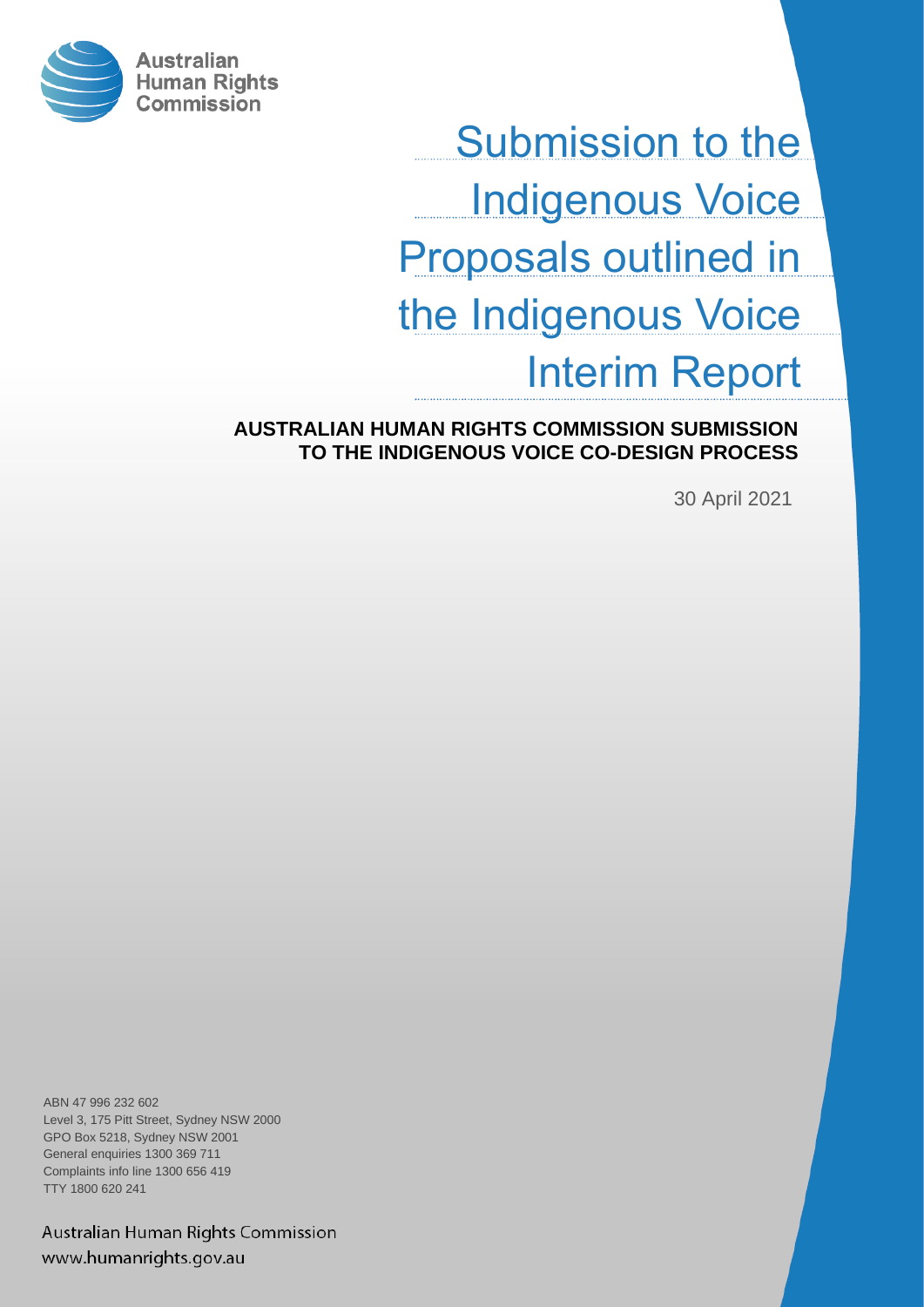# **Table of Contents**

|             |                                                                                                                                                             | Australian Human Rights Commission Submission to the Indigenous Voice                                                                                                                                                 |
|-------------|-------------------------------------------------------------------------------------------------------------------------------------------------------------|-----------------------------------------------------------------------------------------------------------------------------------------------------------------------------------------------------------------------|
| $\mathbf 1$ |                                                                                                                                                             |                                                                                                                                                                                                                       |
|             | $\mathbf{2}$<br>2.1<br>(a)<br>(b)<br>(c)<br>2.2 <sub>2</sub>                                                                                                | Ensuring the independence and sustainability of the Indigenous Voice 4<br>The United Nations Declaration on the Right of Indigenous Peoples  5<br>Principles to guide the operation of a National Indigenous Voice  6 |
| 3           |                                                                                                                                                             |                                                                                                                                                                                                                       |
| 4           | Ensuring integrity-the composition and role of the proposed ethics council .10                                                                              |                                                                                                                                                                                                                       |
| 5           | Aboriginal and Torres Strait Islander women and girls' representation,<br>Better women and girls' representation is key to addressing policy failure<br>(a) |                                                                                                                                                                                                                       |
|             | (b)<br>(c)<br>(d)                                                                                                                                           | Wiyi Yani U Thangani (Women's Voices) Project  12<br>National-level representation, participation and decision-making                                                                                                 |
|             | (e)<br>(f)<br>(g)<br>(h)                                                                                                                                    | mechanisms recommended by Wiyi Yani U Thangani 13<br>Women's representation in local and regional structures  14                                                                                                      |
| 6           | Aboriginal and Torres Strait Islander children's representation, participation                                                                              |                                                                                                                                                                                                                       |
| 7           |                                                                                                                                                             |                                                                                                                                                                                                                       |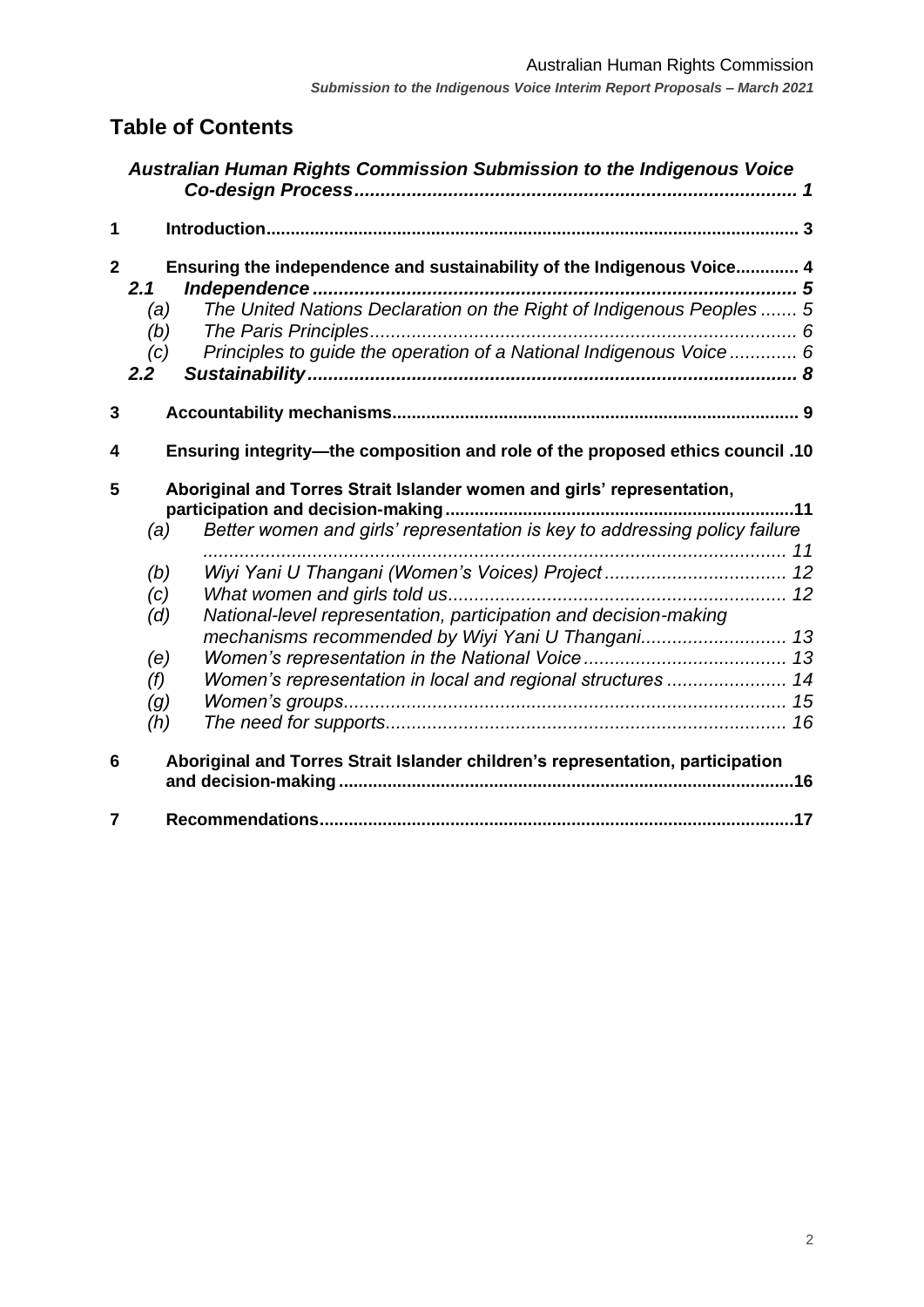## <span id="page-2-0"></span>**1 Introduction**

- 1. The Australian Human Rights Commission (the Commission) welcomes the opportunity to provide this submission to the Indigenous Voice Co-design Groups on the proposals outlined in the Indigenous Voice Interim Report of October 2020 (the Interim Report).
- 2. The Commission acknowledges the significant work undertaken by the Indigenous Voice Co-design groups, led by co-chairs Professor Marcia Langton AM and Professor Tom Calma AO and commends the development of the Interim Report which is informative, considered and transparent, and provides some clear pathways forward.
- 3. The role of Aboriginal and Torres Strait Islander Social Justice Commissioner was created by the federal Parliament in 1993 to provide ongoing scrutiny and guidance about the human rights issues faced by Aboriginal and Torres Strait Islander peoples.
- 4. Each Aboriginal and Torres Strait Islander Social Justice Commissioner, over the past 28 years, has identified the need for an Indigenous representative body as an integral component of the reforms necessary across our parliamentary and government systems to address the ongoing human rights concerns faced by Aboriginal and Torres Strait Islander peoples.
- 5. As noted in the Interim Report, the Commission has previously published comprehensive research on models for national representative voices, resulting in the establishment of the National Congress of Australia's First Peoples:
	- Building a Sustainable National Representative Body Report (2008)
	- Our Future in Our Hands Report (2009)
- 6. In 2018, the Commission produced a submission to the Joint Select Committee on constitutional recognition relating to Aboriginal and Torres Strait Islander peoples. The submission was developed and signed by all current and former Aboriginal and Torres Strait Islander Social Justice Commissioners. The submission identified the ongoing importance of achieving constitutional reform to remove the capacity to racially discriminate against Aboriginal and Torres Strait Islander peoples. The Commission does not focus on that issue in this submission but notes that there remains an ongoing need for constitutional reform through federal laws.
- 7. In December 2020, the Commission released the *Wiyi Yani U Thangani (Women's Voices): Securing our Rights, Securing our Future Report 2020*—a whole-of-life report which highlights the importance of Aboriginal and Torres Strait Islander women and girls' participation and representation in decisionmaking; what women and girls need in order to participate more fully; and how women and girls want to be represented at all levels.
	- 8. The Commission notes the call in the Uluru Statement for a national representative voice to be enshrined in the Constitution. We note that this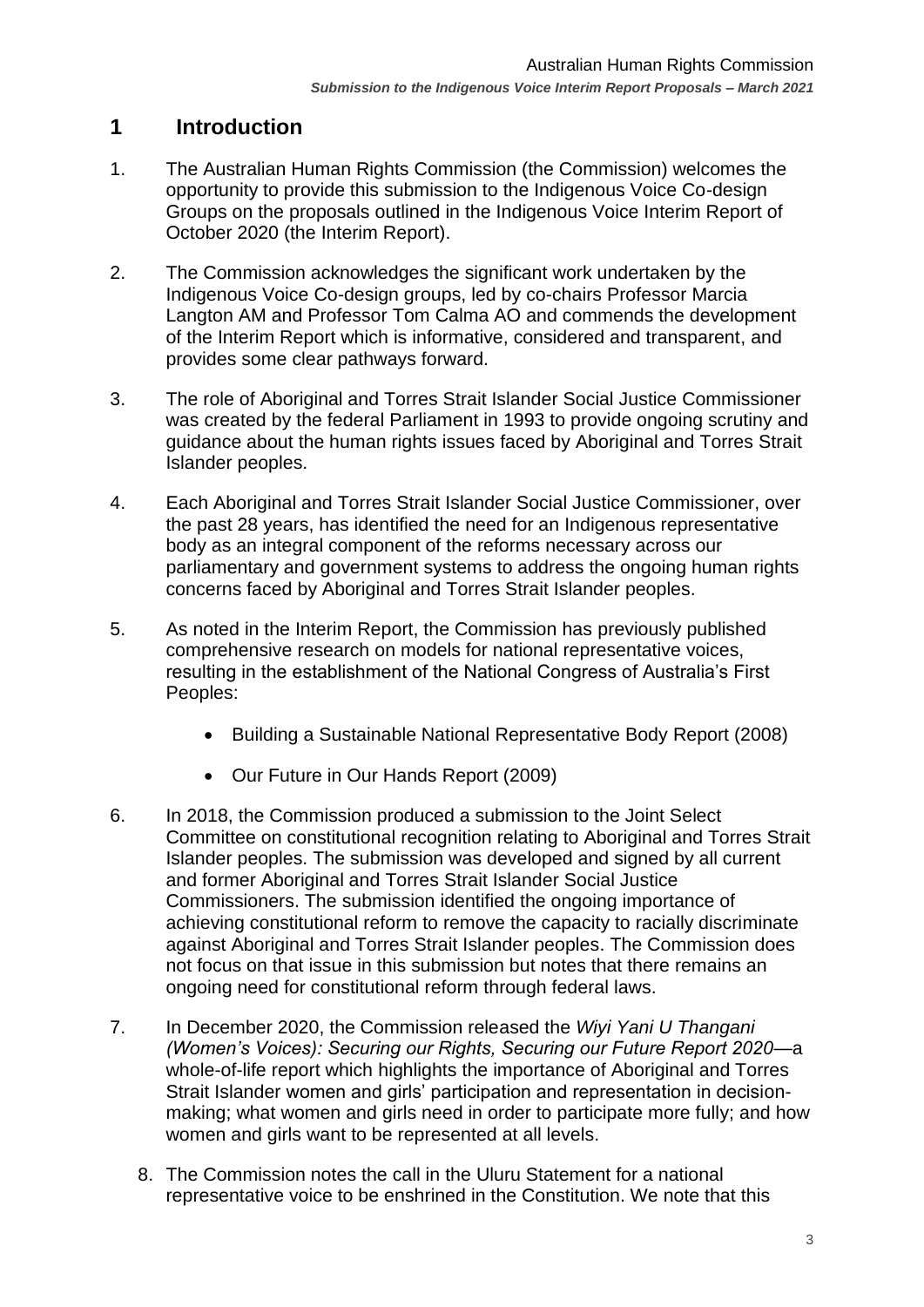consultation process has not been empowered to consider this issue. We encourage the Government to listen to the voices of Aboriginal and Torres Strait Islander peoples about the desirability of a constitutional versus legislative basis for the Voice. Our comments in this submission go to the characteristics that any model should include however it is established.

- 9. The Commission does not intend to traverse all of the issues raised in the Interim Report in this submission. Rather, attention will be given to the following five areas:
	- Ensuring the independence and sustainability of the Indigenous Voice
	- Accountability mechanisms
	- Ensuring integrity—composition and role of the proposed ethics council
	- Aboriginal and Torres Strait Islander women and girls' representation, participation and decision-making
	- Aboriginal and Torres Strait Islander children's representation, participation and decision-making

### <span id="page-3-0"></span>**2 Ensuring the independence and sustainability of the Indigenous Voice**

- 10. Self-determination is an outcome as much as it is a process of negotiation. It is about determining, through legitimate dialogues with the nation state, how Aboriginal and Torres Strait Islander peoples are able to pursue their own political, cultural, social and economic interests, while retaining the right to participate fully in Australian life.
- 11. We know that enhancing control is strongly connected to positive wellbeing outcomes and can have significant implications for addressing existing challenges within communities. A self-determining approach is therefore critical for promoting strong and safe communities, where Aboriginal and Torres Strait Islander peoples are better able to transcend challenges and cycles of powerlessness.
- 12. It is therefore critical not only to the credibility and legitimacy of the National Voice but also to its efficacy that it be free—and be seen to be free—of influence, interference or coercion by governments and/or other parties.
- 13. As detailed in the Interim Report, this can be addressed through:
	- careful consideration around how members are selected
	- ensuring the independence of the operations and decision-making processes of the representative body, free from government control or approval processes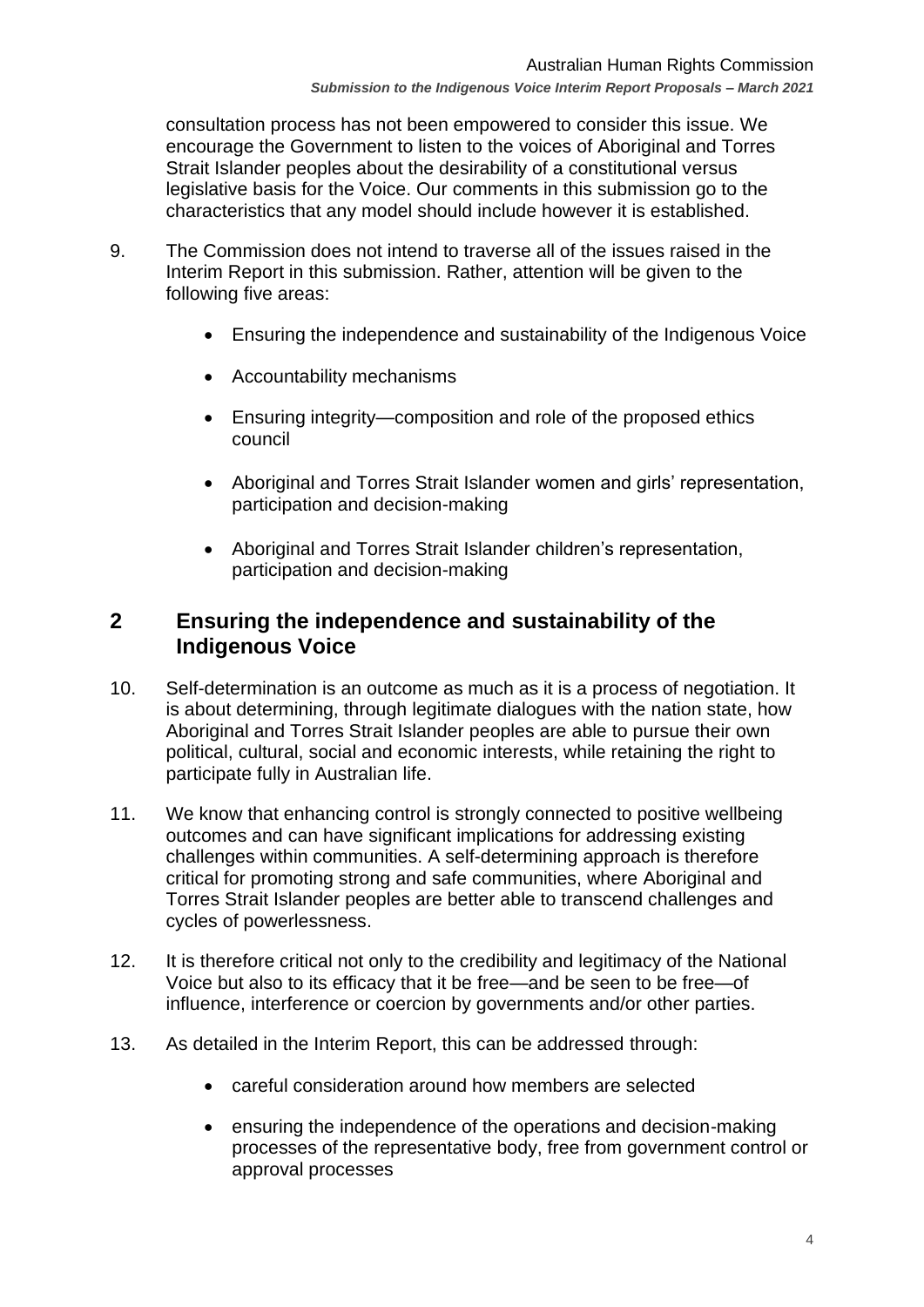- ensuring that the Voice has a broad mandate, and is able to consider a full range of issues of its own choosing
- prioritising the National Voice's links with its own constituency through engagement with local and regional Voice structures, state structures and sectoral Indigenous peak organisations
- access to adequate and sustainable funding.

### <span id="page-4-0"></span>*2.1 Independence*

- <span id="page-4-1"></span>*(a) The United Nations Declaration on the Right of Indigenous Peoples*
- 14. The Australian Government endorsed the United Nations Declaration on the Rights of Indigenous Peoples (UNDRIP) in 2009. Its provisions identify a range of matters that are relevant to establishing a national Voice, most particularly the right to independent political institutions.
- 15. The UNDRIP emphasises the importance of 'participation of indigenous peoples in matters that would affect their rights, through representatives freely chosen by themselves':
	- Article 18: Indigenous peoples have the right to participate in decisionmaking in matters which would affect their rights, through representatives chosen by themselves in accordance with their own procedures, as well as to maintain and develop their own indigenous decision-making institutions.
	- Article 19: States shall consult and cooperate in good faith with the indigenous peoples concerned through their own representative institutions in order to obtain their free, prior and informed consent before adopting and implementing legislative or administrative measures that may affect them.
	- Article 3: Indigenous peoples have the right of self-determination. By virtue of that right they freely determine their political status and freely pursue their economic, social and cultural development.
	- Article 4: Indigenous peoples, in exercising their right to selfdetermination, have the right to autonomy or self-government in matters relating to their internal and local affairs, as well as ways and means for financing their autonomous functions.<sup>1</sup>
- 16. It also sets out the right of Indigenous peoples to freely determine their own processes and structures for identifying membership of Indigenous groups.
	- Article 33: Indigenous peoples have the right to determine their own identity or membership in accordance with their customs and traditions. This does not impair the right of indigenous individuals to obtain citizenship of the States in which they live. Indigenous peoples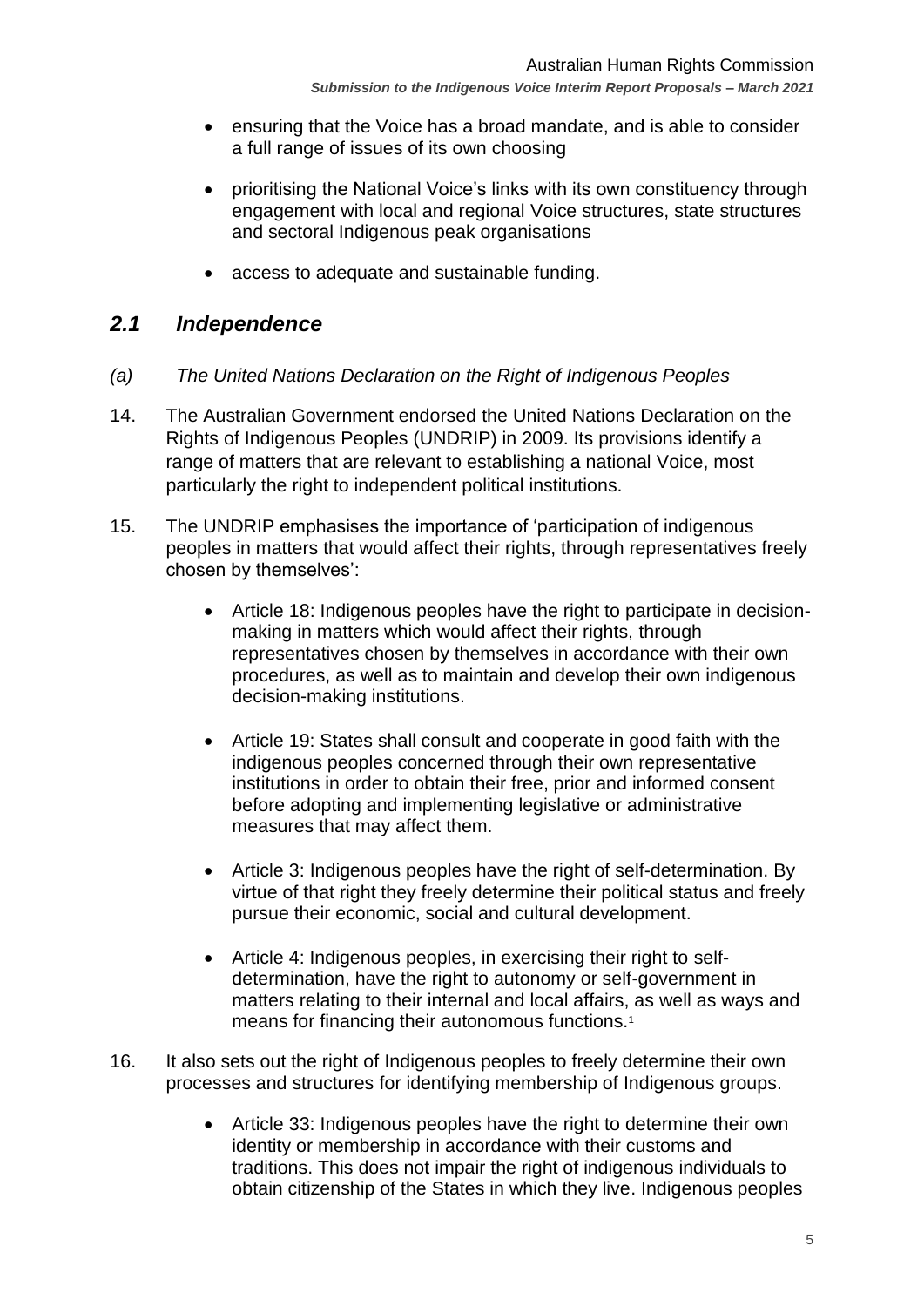have the right to determine the structures and to select the membership of their institutions in accordance with their own procedures.

#### <span id="page-5-0"></span>*(b) The Paris Principles*

- 17. The Principles relating to the Status of National Institutions (The Paris Principles) which were adopted by General Assembly resolution 48/134 on 20 December 1993.<sup>2</sup> They are the international minimum standards for effective, credible National Human Rights Institutions (NHRIs) such as the Australian Human Rights Commission.
- 18. While these principles were not developed with Indigenous representative bodies in mind, they set out a useful list of requirements to ensure that an organisation is robust and able to operate with an appropriate level of independence.
- 19. The principles set out minimum requirements which national human rights institutions must meet if they are to be recognised as 'A status' institutions. Such status ensures that the institution has full participation rights in UN human rights processes and is seen as a credible, authentic human rights institution.
- 20. The Commission considers that the matters articulated in the Paris Principles provide useful guidance for the types of requirements that would ensure the integrity of a National Voice and that it has the key elements to ensure genuine independence from government.

**Recommendation 1: The Commission recommends that guidance be drawn from the United Nations Declaration on the Rights of Indigenous Peoples (UNDRIP) and the Paris Principles to set out a series of principles setting out minimum standards to underpin the independence of the Voice.** 

- <span id="page-5-1"></span>*(c) Principles to guide the operation of a National Indigenous Voice*
- 21. The Commission has prepared the following list drawn from both UNDRIP and the Paris Principles as an example. It is illustrative, not comprehensive.
- 22. This list of principles could be reflected in legislation. If the Voice is to be constitutionally enshrined, such principles could also be referenced in the Constitution with the principles set out in supporting legislation.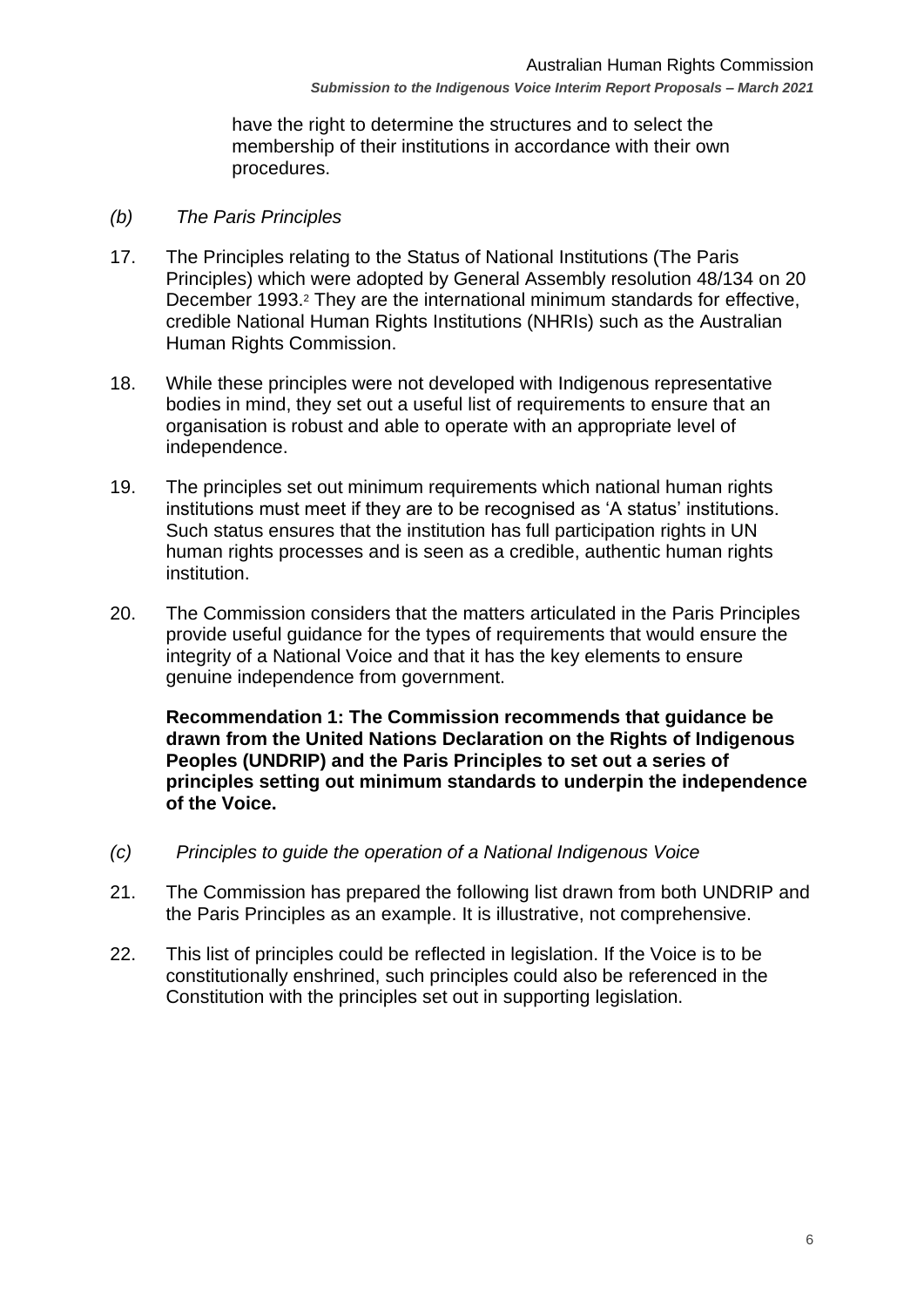#### *Principles to guide the operation of a National Indigenous Voice, to ensure its independence, credibility and effectiveness:*

- 1. The National Voice should have a broad mandate, which shall be clearly set forth in a constitutional or legislative text.
- 2. This mandate shall extend to commenting on policy issues relating to Aboriginal and Torres Strait Islander peoples, without limitation, educational and promotional activities, as well as engaging in legal processes.
- 3. The Voice should have the mandate to submit to the Government, Parliament and any other competent body, opinions, recommendations, proposals and reports on any matters concerning Aboriginal and Torres Strait Islander peoples.
- 4. The Voice should have the capacity to independently publicise their views and reports.
- 5. The Voice should have the mandate to participate in UN and international fora, if the Voice so chooses.
- 6. The membership of the Voice should reflect the diversity of Aboriginal and Torres Strait Islander peoples and enable the participation of all Aboriginal and Torres Strait Islander peoples in its proceedings.
- 7. Processes for selecting representatives of the organisation should reflect the diversity of Aboriginal and Torres Strait Islander peoples—including gender equality.
- 8. The processes for determining representatives and membership should be clearly set out, including by specifying length of terms for selected representatives to ensure stability of the organisation.
- 9. Consistent with the UNDRIP, processes for membership and for selecting representatives should be undertaken through processes established by Aboriginal and Torres Strait Islander peoples themselves.
- 10.Processes for determining who is Aboriginal and Torres Strait Islander should also be articulated through processes established by Aboriginal and Torres Strait Islander peoples themselves.
- 11.The Voice shall have an infrastructure which is suited to the smooth conduct of its activities, in particular adequate funding over a longer time period. The purpose of this funding should be to enable it to have its own staff and premises, to be independent of the Government and not be subject to financial control.
- 12.Government should establish clear processes for engaging with the Voice, to ensure that they consult and cooperate in good faith with the Aboriginal and Torres Strait Islander peoples concerned, through their own representative institutions, to obtain their free, prior and informed consent before adopting and implementing legislative or administrative measures that may affect them.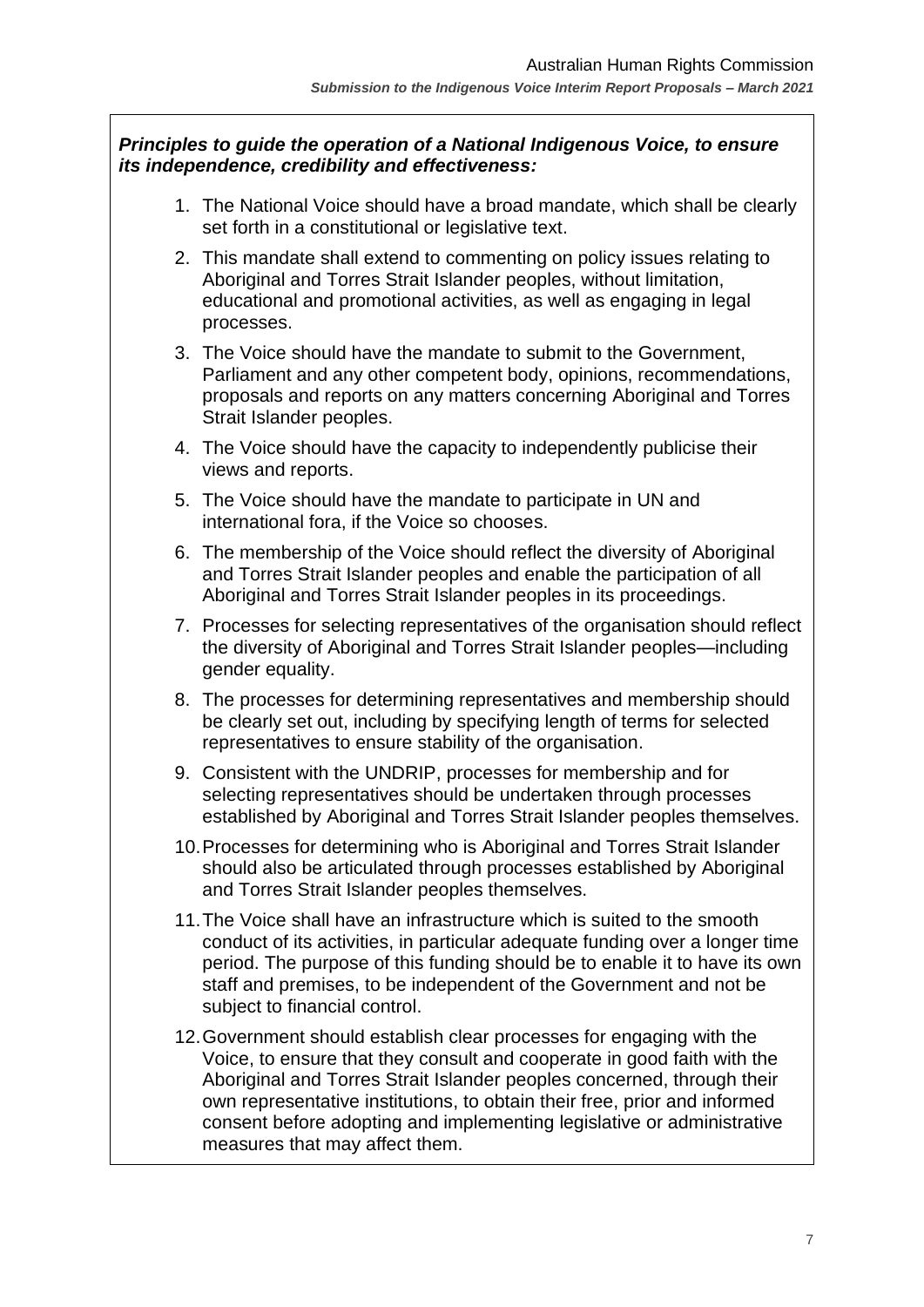# <span id="page-7-0"></span>*2.2 Sustainability*

- 23. The Voice will require sufficient and sustainable resourcing to operate effectively. A National Voice—even one that was constitutionally enshrined would not be immune from funding cuts and the undermining effect this might have on the independence of the Voice through reducing its capacity to carry out core functions and/or creating an environment where co-option is more likely to occur.
	- 24.A number of potential mechanisms for financial sustainability and examples of their application are discussed in both the Building a Sustainable National Representative Body Report (2008) and Our Future in Our Hands Report (2009).
	- 25.Initially, the Government should provide block-funding for 5 to 10 years while the Voice is in its establishment phase.
- 26. If the body is established under legislation, as a statutory body, consideration should be given to it being a corporate entity under the Performance Governance and Public Accountability Act. This would enable it to have the capacity to enter into corporate partnerships, fund-raising and fee for service arrangements. The ability to supplement funding from non-government sources could significantly aid the long-term sustainability of the Voice, and its independence from Government.
- 27. Other funding options discussed in Our Future in Our Hands, for ensuring the sustainability of the Voice include the following:
	- a one-off lump sum payment (\$100–200m) as a Capital Fund to create an interest-accruing source of funds that could be drawn down at levels that would meet the needs of the organisation without eating into the real value of the capital in the fund.<sup>3</sup>
	- Ongoing payments to a Futures Fund generated by taking a percentage of a tax or levy.<sup>4</sup>
	- Being granted Deductible Gift Receipt (DGR)/charity status and the ability to receive donations.<sup>5</sup>
- 28. The rationale for the first two measures could be justified as a measure of restitution and compensation for the loss of lands and other injustices, which has not been otherwise forthcoming.
- 29. Indigenous peoples' right to restitution is backed up by UNDRIP (Article 11 and Article 28):
	- Article 11: States shall provide redress through effective mechanisms, which may include restitution, developed in conjunction with indigenous peoples, with respect to their cultural, intellectual, religious and spiritual property taken without their free, prior and informed consent or in violation of their laws, traditions and customs.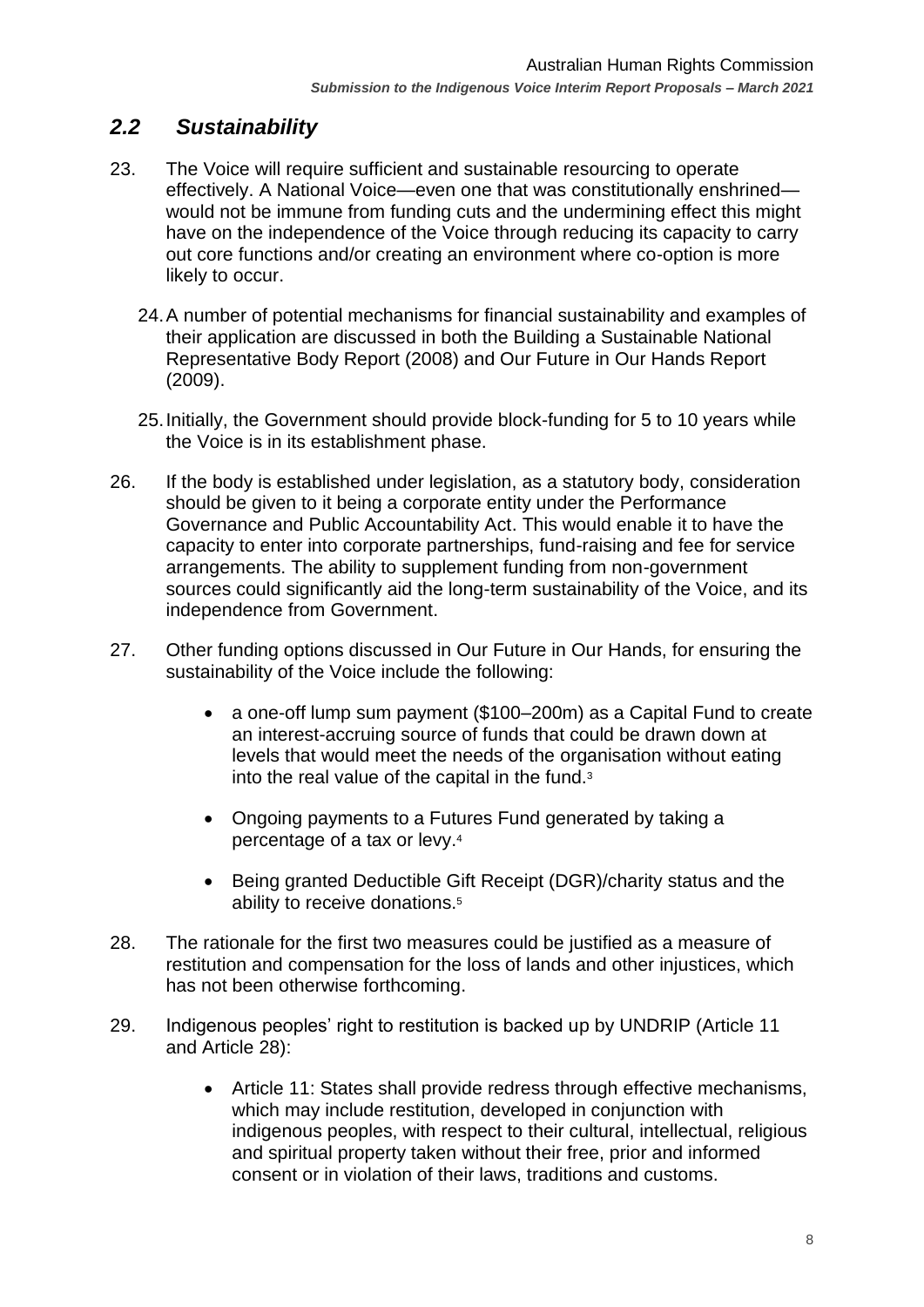Article 28: Indigenous peoples have the right to redress, by means that can include restitution or, when this is not possible, of a just, fair and equitable compensation, for the lands, territories and resources which they have traditionally owned or otherwise occupied or used, and which have been confiscated, taken, occupied, used or damaged without their free, prior and informed consent. Unless otherwise freely agreed upon by the peoples concerned, compensation shall take the form of lands, territories and resources equal in quality, size and legal status or of monetary compensation or other appropriate redress.<sup>6</sup>

**Recommendation 2: The Commission recommends that consideration be given to funding mechanisms that will ensure the viability and sustainability of the Voice**—**including by providing initial funding for a 5– 10-year period; enabling the body to source non-government funding in addition to core funding from government; provide the Voice with DGR tax deductibility status; and consider long term funding mechanisms such as a capital fund or levy.**

### <span id="page-8-0"></span>**3 Accountability mechanisms**

- 30. Notwithstanding the partnership agreement on Closing the Gap signed by the National Cabinet and the Coalition of (Indigenous) Peaks, there is a general lack of accountability within government for outcomes to Aboriginal and Torres Strait Islander peoples. This lack of accountability is integrally connected to the lack of engagement with Aboriginal and Torres Strait Islander peoples.
- 31. One mechanism that could improve accountability is ensuring Aboriginal and Torres Strait Islander participation in Senate Estimates processes. The crossportfolio Indigenous Affairs day at Senate Estimates could be enhanced by inviting non-parliamentary representatives of Aboriginal and Torres Strait Islander communities to sit with the parliamentary committee for questioning of agencies. Ideally, the National Voice would provide these representatives.
- 32. While it is not usual for non-parliamentarians to participate in Estimates processes in this way, it is not without precedent. There is no requirement of Parliamentary Committees that their members be exclusively drawn from parliamentarians.
- 33. The ACT Parliament has enacted provisions that give the ACT Indigenous elected representative body functions to participate in Estimates proceedings in this manner. Commonwealth legislation could authorise the appointment of non-parliamentary representatives from the National Voice as members of the committee.
- 34. Another key measure would be to introduce legislation to amend section 3(1) of the *Human Rights (Parliamentary Scrutiny) Act 2011* (Cth) to include the United Nations Declaration on the Rights of Indigenous Peoples. The Attorney-General should similarly exercise the power under s 47 of the Australian Human Rights Commission Act 1986 (Cth) to include the UN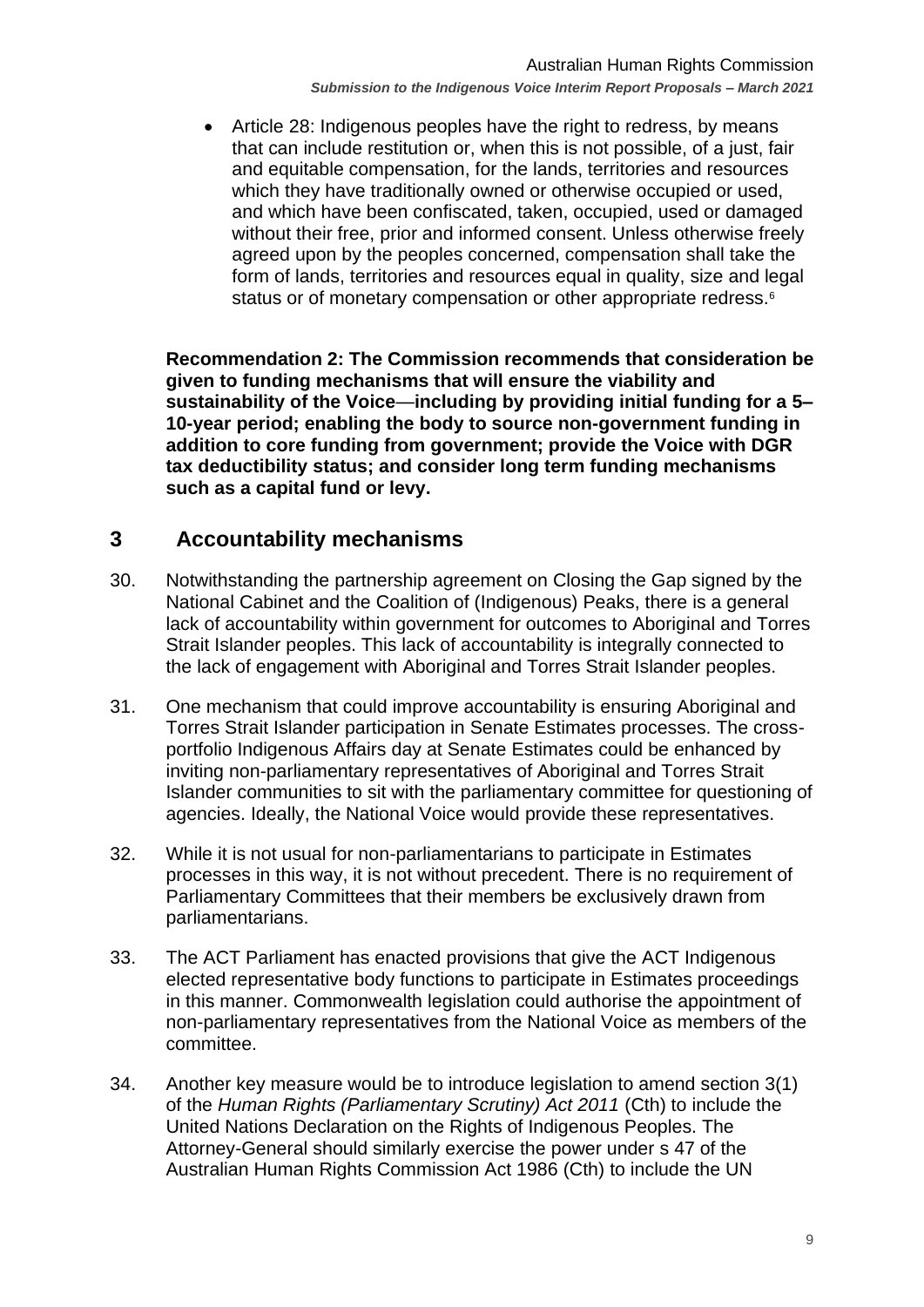Declaration within the human rights functions of the Australian Human Rights Commission.

- 35. In both instances, this would improve accountability through parliamentary scrutiny processes and the work of the Australian Human Rights Commission of how policies and programs respect the rights of indigenous peoples.
- 36. These mechanisms could be further enhanced by measures to ensure that the views of the Voice are required to be heard in parliamentary debates on bills that significantly affect Indigenous peoples. At present, Explanatory Memorandums include a statement of compatibility with human rights. One approach would be to enact legislation so that—for relevant Bills—statements of compatibility with human rights also be required to include a statement by the National Voice expressing its views about whether the bill is consistent with the rights of indigenous peoples and whether the Voice was consulted in its development. An alternative approach would be to empower the Minister for Indigenous Affairs to make a declaration in similar terms about the consultations undertaken and the view expressed by the Voice.
- 37. These proposals would elevate the significance of the views of the Voice in the development phase of relevant laws. While the Voice could participate in parliamentary committee inquiries by making submissions, the Commission sees this as a less desirable option as: a) there are not inquiries into all bills: b) this engagement occurs once a bill has been drafted whereas the objective is to ensure full and proper indigenous engagement **prior** to this stage; and c) there are potentially resourcing issues associated with this engagement, especially if bills are referred for review within extremely short time frames and/or there are multiple bills requiring attention simultaneously.

**Recommendation 3: The Commission recommends the co-design and adoption through legislation of a package of accountability mechanisms that will enhance the ability of the Voice to input into and scrutinise the design and implementation of Australian Government policies and legislation impacting First Nations peoples.**

### <span id="page-9-0"></span>**4 Ensuring integrity—the composition and role of the proposed ethics council**

- 38. The Commission notes that the consultation document proposes an Ethics Council as part of any representative structure. The Commission set out detailed arguments in favour of such an approach in the Our Future in Our Hands Report and notes the genesis of this approach in the British Parliament's Nolan Principles.
- 39. As noted above, the UN Declaration on the Rights of Indigenous Peoples sets out the right of Indigenous peoples to set in place the rules governing their own institutions, as well as membership of such institutions and processes to determine who is Indigenous.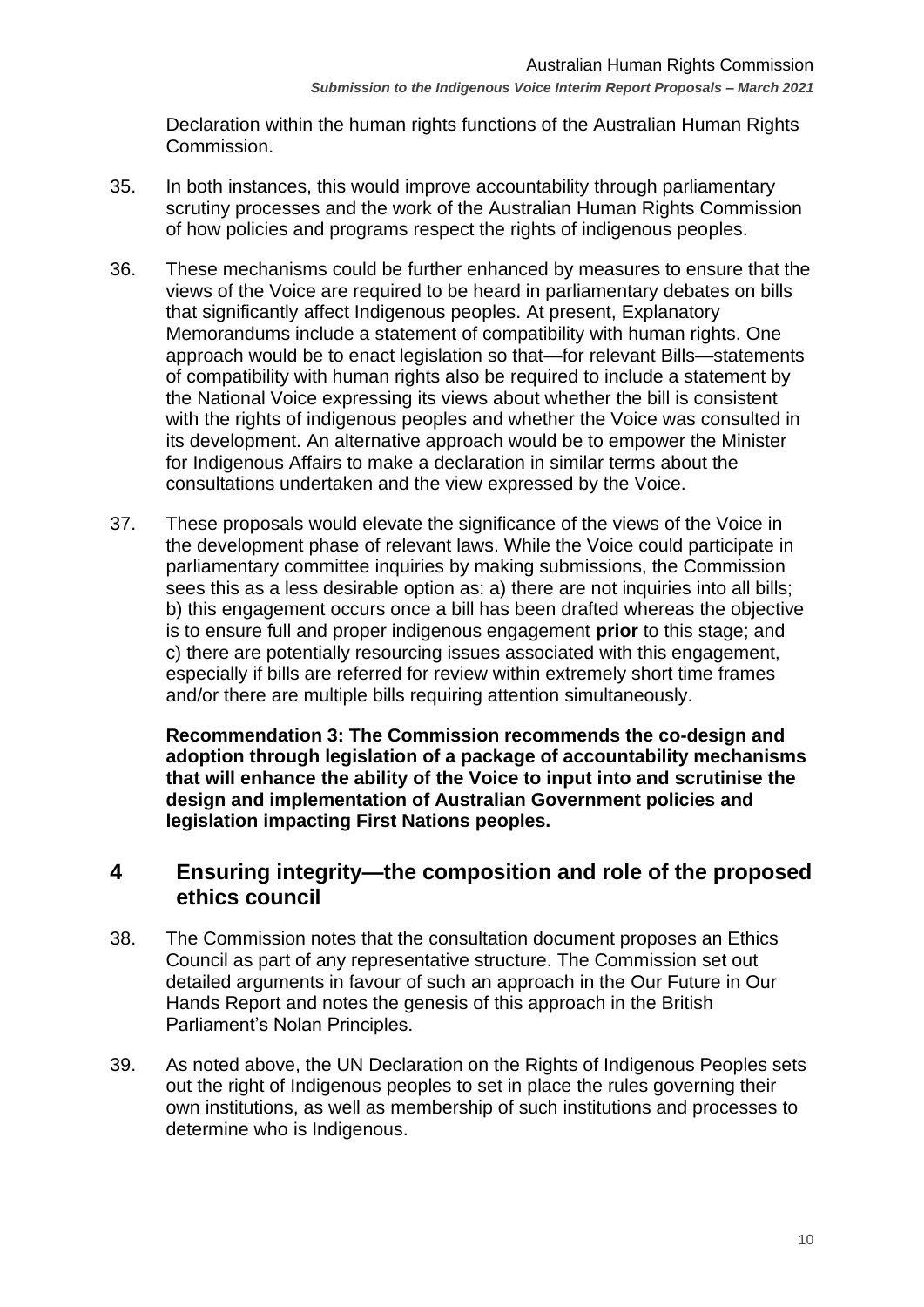- 40. The Commission considers that an Ethics Council or like governance process is a way to implement these rights. Determinations of this nature should not be matters for government, and not be dealt with as political issues.
- 41. An Ethics Council will also provide a rules-based approach for addressing challenging issues, with the Council having the role of setting criteria for a range of issues including who is a fit and proper person for being a chosen representative, indigeneity etc. The Commission notes that the test for a fit and proper person should take into account the over-representation of indigenous peoples in criminal justice processes and should ensure that people are not disqualified for minor offending.
- 42. The Commission encourages any Ethics Council to have gender equity built into its structure.

**Recommendation 4: The Commission recommends that an Ethics Council be established within the Voice to establish and adjudicate on matters of governance and ethics. This might include matters such as who is a fit and proper person to be a representative; disputes about indigeneity; and the resolution of other disputes. Such a body should have gender equity among its membership.**

### <span id="page-10-0"></span>**5 Aboriginal and Torres Strait Islander women and girls' representation, participation and decision-making**

- <span id="page-10-1"></span>*(a) Better women and girls' representation is key to addressing policy failure*
- 43. Parliament and government have consistently struggled to engage meaningfully with Aboriginal and Torres Strait Islander people, especially women, in policy development and service delivery. This has fundamentally undermined government's capacity to respond effectively to their needs.
- 44. That there is a pressing need for Aboriginal and Torres Strait Islander women and girls' voices to be heard about matters that affect their lives is evident in the facts below, which evidence ongoing policy failure.
	- Three out of five Aboriginal and Torres Strait Islander women have experienced physical or sexual violence and are 3.1 times more likely to experience violence than non-Indigenous women.<sup>7</sup>
	- Aboriginal and Torres Strait Islander women are the fastest growing prison population and are 21.2 times more likely to be incarcerated than non-Indigenous women. 8
	- Aboriginal and Torres Strait Islander women in prison are often victims of violence or abuse, have a disability or be homeless.<sup>9</sup>
	- Aboriginal and Torres Strait Islander people are 10 times more likely to be homeless and 19% of Aboriginal and Torres Strait Islander clients of homelessness services report family violence as the reason for accessing the service. 10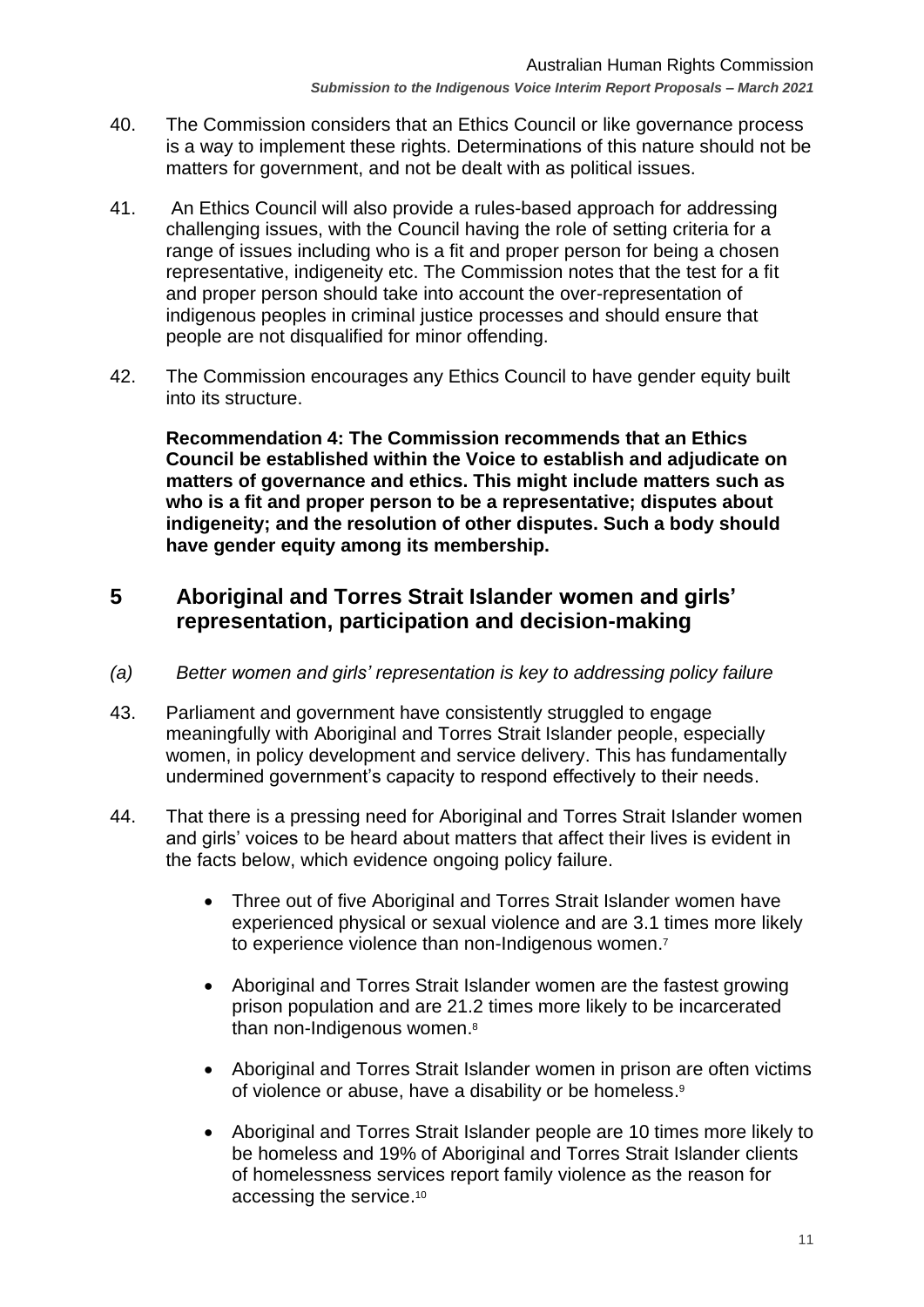• Aboriginal and Torres Strait Islander women experience anxiety and depression at higher rates than Aboriginal and Torres Strait Islander men, <sup>11</sup> and are more likely to be caring for children and family with 30% of Aboriginal and Torres Strait Islander women caring for someone in need either with disability, a chronic health condition or old age.<sup>12</sup>

#### <span id="page-11-0"></span>*(b) Wiyi Yani U Thangani (Women's Voices) Project*

- 45. In June 2017, the Indigenous Affairs Group of the Commonwealth Department of Prime Minister and Cabinet, now the National Indigenous Australians Agency (NIAA) and the Australian Human Rights Commission partnered on a multi-year initiative named *Wiyi Yani U Thangani* meaning Women's Voices in Bunuba language. Led by the Aboriginal and Torres Strait Islander Social Justice Commissioner, June Oscar AO, the *Wiyi Yani U Thangani* (Women's Voices) Project set out to capture what Aboriginal and Torres Strait Islander women and girls consider to be their strengths, challenges and aspirations.
- 46. Throughout 2018, the Commissioner and her team travelled to 50 locations in urban, regional and remote areas across Australia. They conducted 106 engagements and met with 2,294 women of all ages, including senior elders, girls from 12 to 17 years of age, women in prison and Lesbian, Gay, Bisexual, Transgender, Queer or Questioning, Intersex, Asexual, Sistergirl and Brotherboy (LGBTQIA+SB). Informed by these engagements, the *Wiyi Yani U Thangani (Women's Voices): Securing our Rights, Securing our Future Report 2020* was tabled on 9 December 2020*.*
	- 47.This report—which sets out a comprehensive plan for a structural change should be used as a guide to re-setting the relationship between Aboriginal and Torres Strait Islander women and girls and Australian governments and to ensuring the full participation of Aboriginal and Torres Strait Islander women and girls in the decisions that affect their lives.
- <span id="page-11-1"></span>*(c) What women and girls told us*
- 48. A clear and common message from Aboriginal and Torres Strait Islander women and girls across Australia was that women, girls and their communities are excluded from meaningful participation in the decisions that affect their lives. As such, Aboriginal and Torres Strait Islander women and girls today remain one of the most marginalised and politically disenfranchised groups in Australia, and consequently experience high levels of disadvantage and vulnerability.
- 49. Throughout the *Wiyi Yani U Thangani* engagements, women were clear: effective Aboriginal and Torres Strait Islander representation and selfdetermination is critical to addressing this disadvantage and it must be a firsttier priority. When measures are designed to enhance the enjoyment of human rights by Aboriginal and Torres Strait Islander women and girls, entire communities benefit.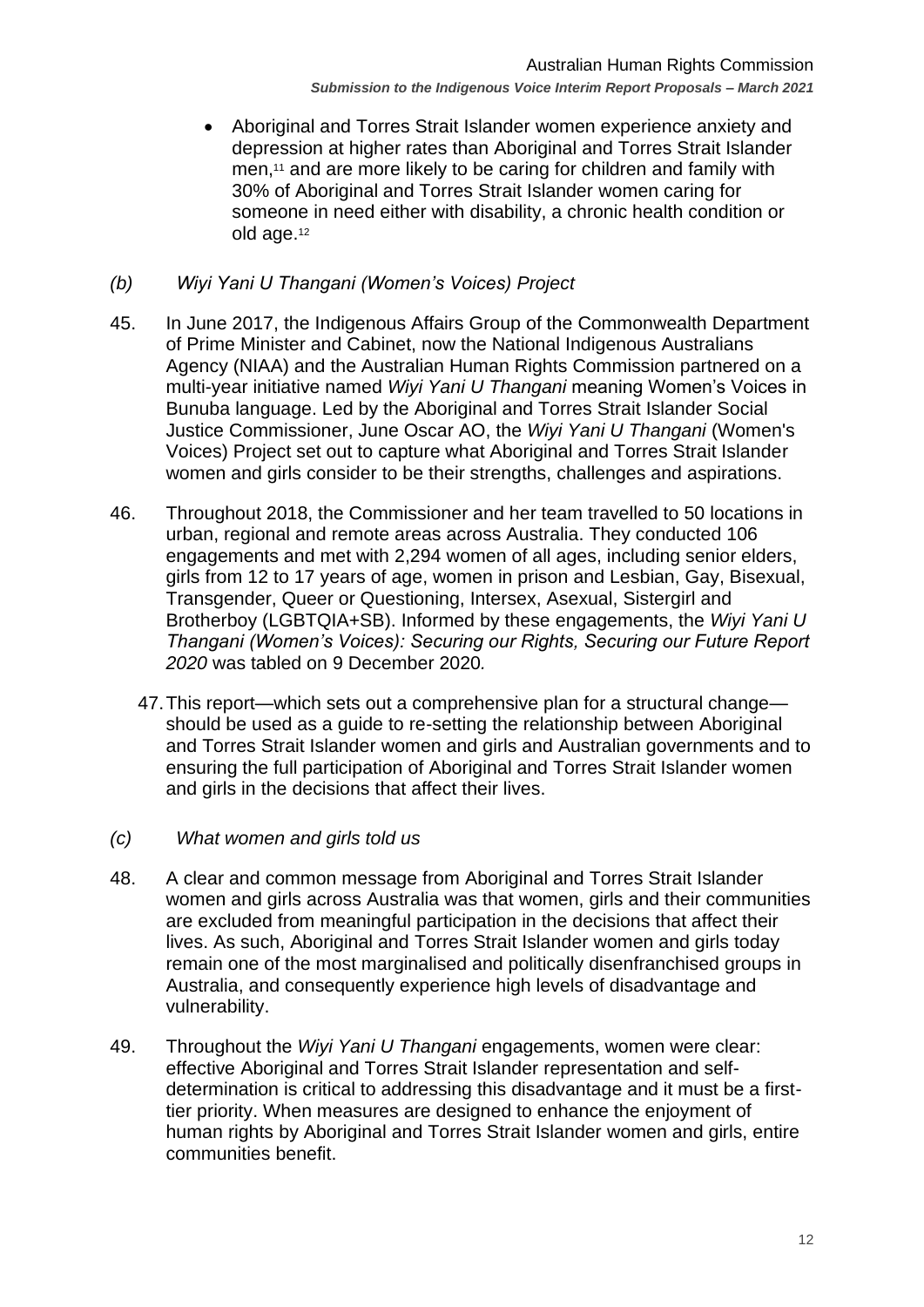- 50. The key to designing such measures is the knowledge, skills and lived experience of Aboriginal and Torres Strait Islander women and girls. When Aboriginal and Torres Strait Islander women are represented, empowered to participate in decision-making and their leadership is embraced, we see more effective, productive and fair laws, policies and programs.
- 51. Throughout *Wiyi Yani U Thangani* engagements, Aboriginal and Torres Strait Islander women and girls were clear that they want to see representation proportional to their population within both mainstream and Indigenous structures at all levels and want representative bodies at all levels to carry the distinct voice of Aboriginal and Torres Strait Islander women and girls.
- 52. Many Aboriginal and Torres Strait Islander women also expressed frustration that, in the moments where Aboriginal and Torres Strait Islander people have had the opportunity to participate in decisions, women's distinct voices have often been conflated with the needs and aspirations of Aboriginal and Torres Strait Islander men.
- 53. An example of this from the *Wiyi Yani U Thangani* report can be read below:

*The board is made up of men. Women put their hands up to go on boards but men only vote for men. That is the biggest thing that is missing on the Tiwi Islands is gender equity. The women are scared cause there are too many men. The men try to dominate the meetings. They need to be told; this is an equal world now. Tiwi Islands Melville women<sup>13</sup>*

- <span id="page-12-0"></span>*(d) National-level representation, participation and decision-making mechanisms recommended by Wiyi Yani U Thangani*
- 54. Following calls from Aboriginal and Torres Strait Islander women and girls, the *Wi Yani U Thangani* report recommended:
	- the development of a National Action Plan for advancing the wellbeing of Aboriginal and Torres Strait Islander Women and Girls (*Wiyi Yani U Thangani*, Recommendations 1). 14
	- a National Summit be held as a key step in the process of codesigning this plan and that a National Aboriginal and Torres Strait Islander Women and Girls Advisory Body be established to lead the development of the summit and the formulation, implementation and monitoring of the plan (*Wiyi Yani U Thangani*, Recommendation 2). 15
- 55. These recommendations were designed to ensure Aboriginal and Torres Strait Islander women and girls are at the decision-making table and it is intended that they be advanced in conjunction with the Indigenous Voice process.
- <span id="page-12-1"></span>*(e) Women's representation in the National Voice*
- 56. The Commission welcomes the proposal in the Interim Report that there be structurally guaranteed gender balance for the National Voice. This is critical to progressing the representation and self-determination of Aboriginal and Torres Strait Islander women.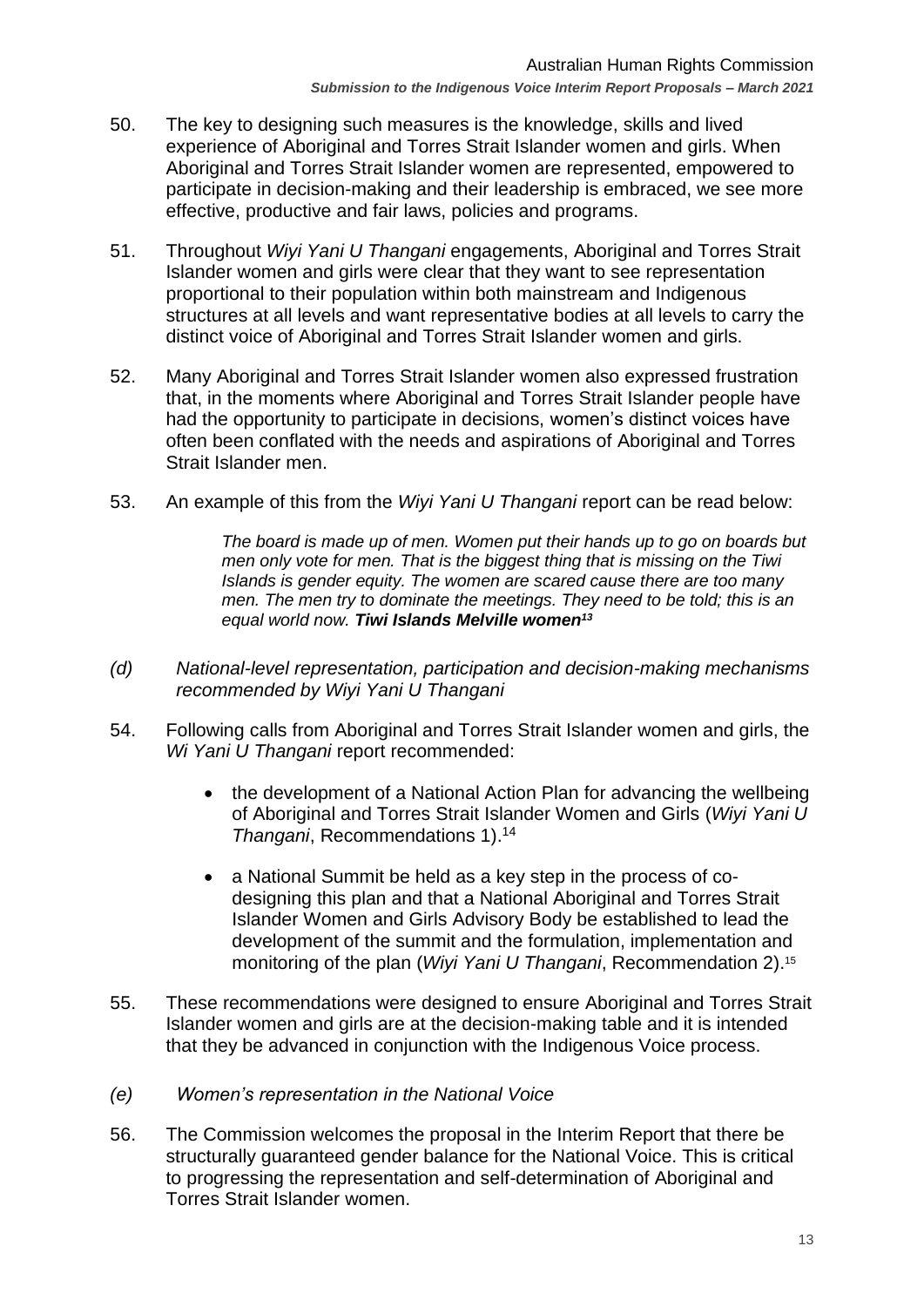57. The Commission is of the view that measures should be put in place to ensure gender equality within the proposed permanent standing committees for youth and persons with disability. As is detailed in the *Wiyi Yani U Thangani* Report, the lived experience of Aboriginal and Torres Strait Islander girls requires particular attention as does the lived experience of Aboriginal and Torres Strait Islander women and girls with disability who face the intersection of race, gender and disability, making them one of the most disadvantaged groups in Australia.

#### **Recommendation 5: The Commission recommends that measures be put in place to ensure gender equality within the proposed permanent standing committees for youth and persons with disability.**

58. Alongside the permanent standing committees for Youth and persons with disability, the Commission recommends the establishment of a permanent standing committee for women. The National Voice should be able to draw on the expertise, knowledge and lived experiences of a range of Aboriginal and Torres Strait Islander women within this Committee, in addition to the female representatives of the National Voice.

#### **Recommendation: 6: The Commission recommends the establishment of a permanent standing committee for First Nations women.**

59. The Commission considers that there is scope for the Woman and Girls Advisory Body recommended in the *Wiyi Yani U Thangani* Report to be engaged as the First Nation's women's permanent standing committee to support the National Voice and recommends that consideration be given to this as an option.

**Recommendation 7: The Commission recommends the implementation the recommendations of the** *Wiyi Yani U Thangani* **(Women's Voices) Report in full, including its recommendation to conduct a National Summit and establish an Aboriginal and Torres Strait Islander Women and Girls Advisory Body and that consideration be given to this Body taking on the role of the First Nation's women's permanent standing committee to support the National Voice.**

- <span id="page-13-0"></span>*(f) Women's representation in local and regional structures*
- 60. Alongside the above measures targeted at the national level, the *Wiyi Yani U Thangani* Report recommends Australian governments focus their engagement with Aboriginal and Torres Strait Islander women and girls at the local and regional levels (Wiyi Yani U Thangani Recommendation 7)<sup>1</sup>.
- 61. The Interim Report proposes that Local and Regional Voices be established under the 'principles-based framework', which includes principles such as empowerment, inclusive participation, cultural leadership and community-led

<sup>1</sup> Wiyi Yani U Thangani (Women's Voice): Securing our Rights, Securing our Future (2020), p 100.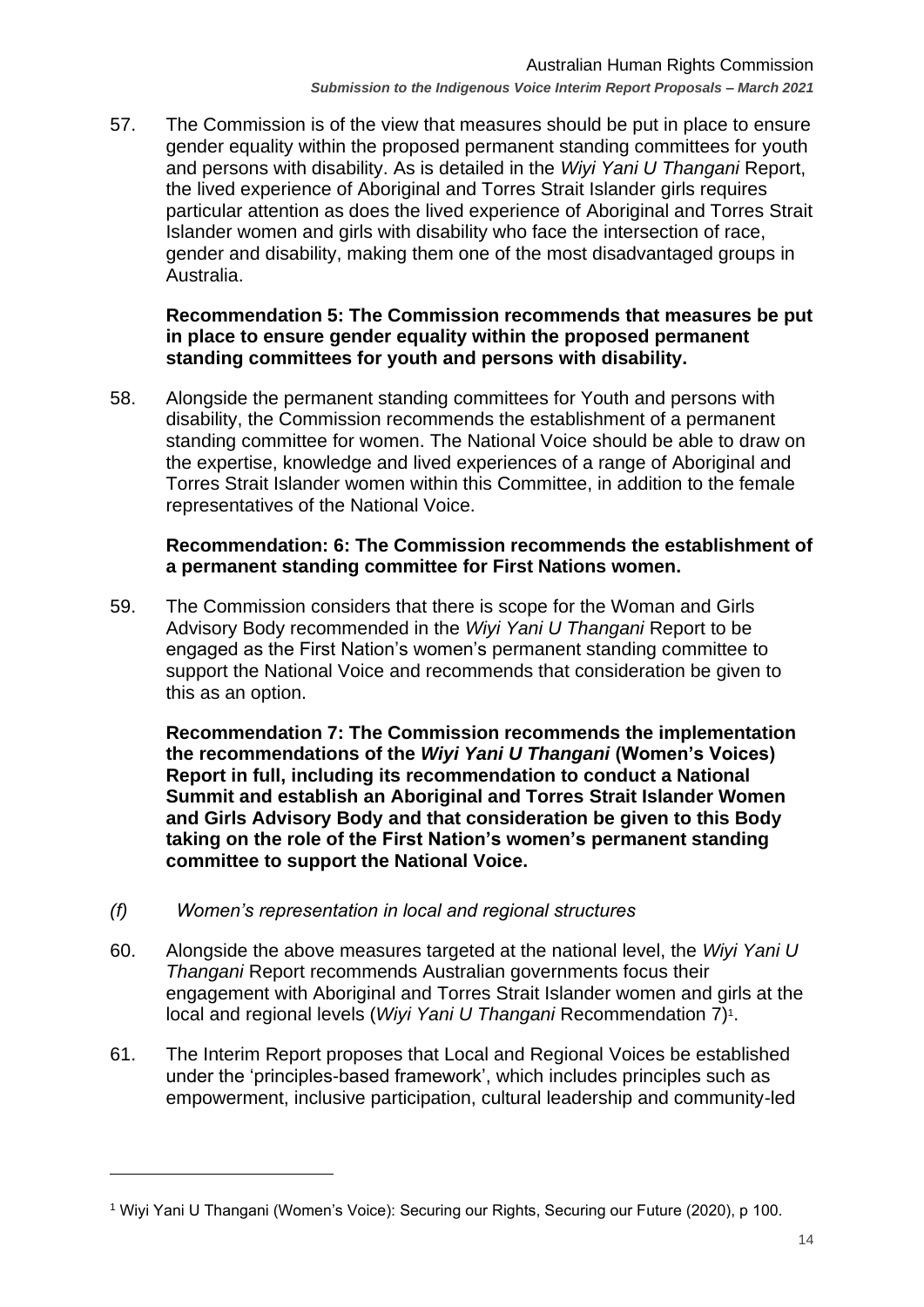design. Crucially however, these principles make no reference to gender equality in participation, representation and decision-making.

The Commission suggests including gender equality in the 'principles-based framework'. Not only will this ensure that gender balance in the National Voice is structurally guaranteed, it will also ensure Aboriginal and Torres Strait Islander women have the opportunity to be heard equally and be supported to participate equally in decision-making at the regional and national levels. This will require adequate resourcing of regional and local bodies to ensure that representation at the state and national levels is feasible.

#### **Recommendation: 8: The Commission recommends embedding gender equality in the 'principles-based framework' at the local and regional levels.**

- <span id="page-14-0"></span>*(g) Women's groups*
- 62. The Interim Report notes that governments will need to enable capability building and provide support and resourcing at the local and regional levels. This echoes the recommendation in the *Wiyi Yani U Thangani* Report to invest in empowering women's leadership on the ground (*Wiyi Yani U Thangani*, Recommendation 3).
- 63. Throughout *Wiyi Yani U Thangani* engagements, women noted the positive impact of women's groups in their communities, many of which no longer exist, and called for adequate government funding to support the establishment of new ones at the local and regional level.
	- 64.Stage Two of the *Wiyi ani U Thangani* Project is underway and as part of this work the Aboriginal and Torres Strait Islander Social Justice Commissioner and her team are focused on the implementation of the report's recommendations and will be working with local and regional women's groups—both established and in the process of being established—to amplify and ensure Aboriginal and Torres Strait Islander women's leadership on the ground.
	- 65.The Commissioner will be exploring mechanisms to improve engagement between women's representative groups at the local and regional level with policymakers, researchers and governments to ensure the effective participation of women in policy formation and implementation.
	- 66.This could include giving Local and Regional Voices the power to establish local and regional Aboriginal and Torres Strait Islander women's groups to support and provide expert advice.

**Recommendation: 9: The Commission recommends that Local and Regional Voices be given the power to establish local and regional Aboriginal and Torres Strait Islander women's groups to support and provide expert advice**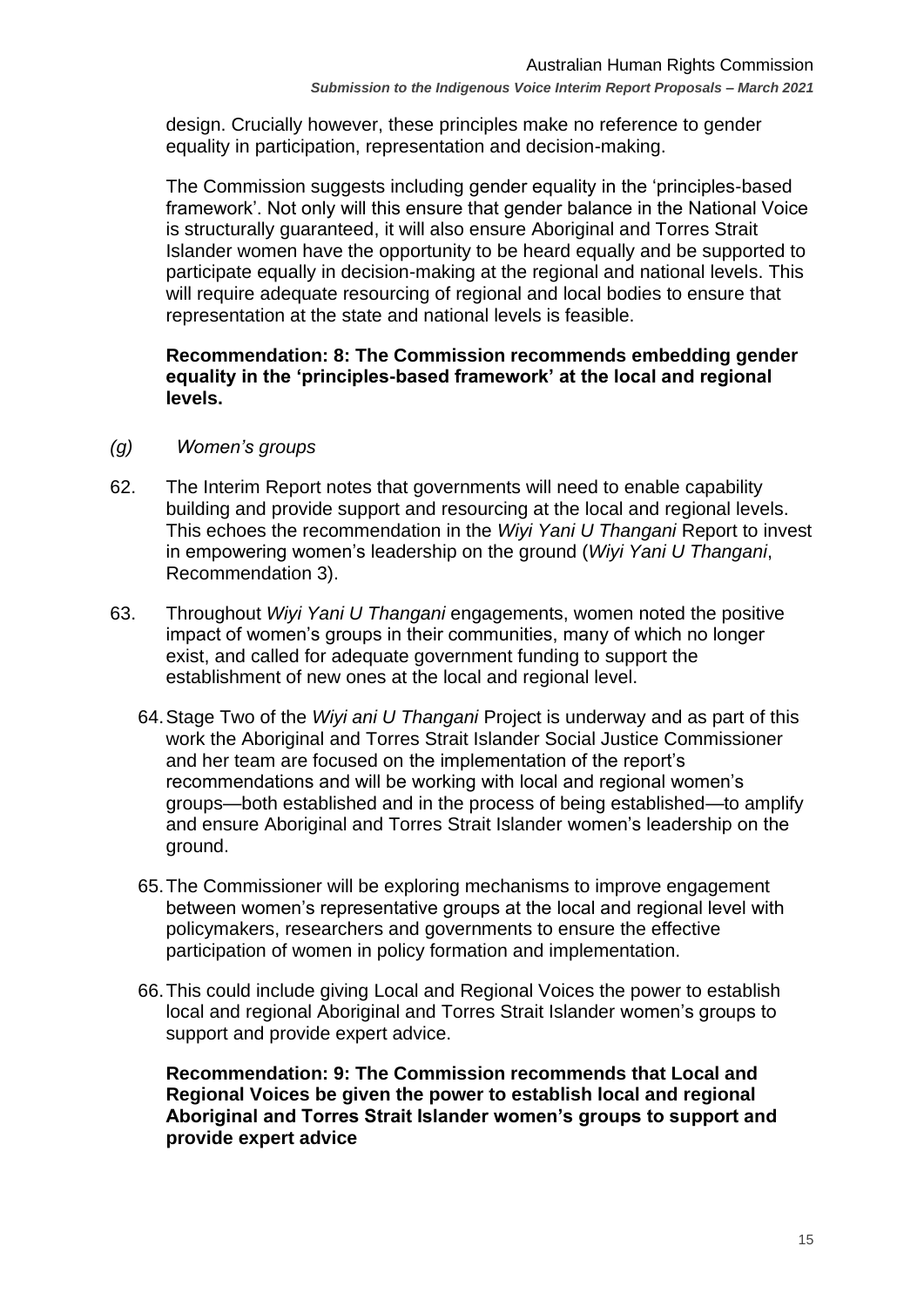#### <span id="page-15-0"></span>*(h) The need for supports*

- 67.Women called for supports such as carer respite and affordable and accessible childcare in order for them to organise and be heard with many women reporting their level of responsibilities in looking after their families and communities prevent them from coming together and participating in decisionmaking.
- 68.Women and girls also identified the need for capacity-building to encourage broad-based leadership, succession-planning and the skills required to represent at the interface with government and other external parties. An example of a strengths-based, community-controlled leadership program that could be scaled-up with very positive effects is the Women's Martu Leadership Program run by Kanyirninpa Jukurrpa in the East Pilbara.

**Recommendation 10: The Commission recommends the co-design of measures to empower women's leadership and participation at local and regional levels which will provide the foundations for ground-up to capability-building and representation for the National Voice.**

### <span id="page-15-1"></span>**6 Aboriginal and Torres Strait Islander children's representation, participation and decision-making**

- 69.The Commission notes the proposed measures to include young people between 18 and 25 years of age in the National Voice and to establish a permanent standing committee for Aboriginal and Torres Strait Islander youth.
- 70.The Commission notes that Article 12 of the Convention on the Rights of the Child is considered one of its the foundational / core principles that applies to the implementation of all other rights. It states:

States Parties shall assure to the child who is capable of forming his or her own views the right to express those views freely in all matters affecting the child, the views of the child being given due weight in accordance with the age and maturity of the child.

- 71.Accordingly, the Commission considers that the proposed youth standing committee should also include children.
- 72.Best practice would suggest that there also be mechanisms for engaging with children of different age groups, including younger children. This is of particular importance in relation to issues where Indigenous children experience differential outcomes to other children, either through overrepresentation or lower outcomes. For example, Aboriginal and Torres Strait Islander children with lived experience in the care and protection and juvenile justice systems have important insights that could better inform program and policy design.
- 73.The Commission encourages the development of mechanisms to ensure such participation, and also to build the capacity of Indigenous young people and youth.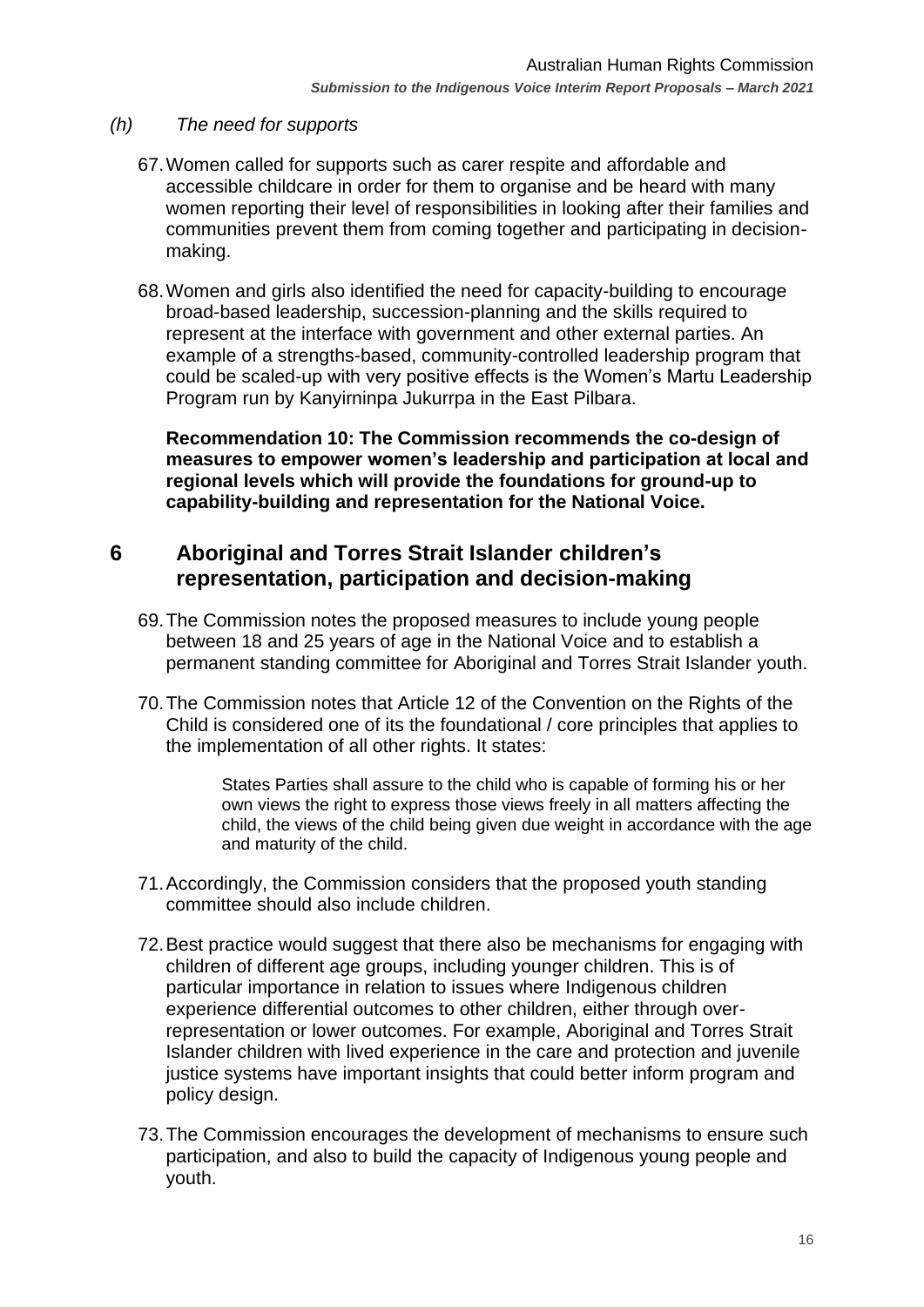**Recommendation 11: The Commission recommends that the proposed Youth Advisory committee also include children. This should be supplemented by practices of engaging with children, especially those in vulnerable situations such as care and protection and juvenile justice; and youth leadership / mentoring initiatives.**

### <span id="page-16-0"></span>**7 Recommendations**

The Commission recommends that:

- **1. Guidance be drawn from the UN Declaration on the Rights of Indigenous Peoples and the Paris Principles to set out a series of principles setting out minimum standards to underpin the independence of the Voice.**
- **2. Consideration be given to funding mechanisms that will ensure the viability and sustainability of the Voice—including by providing initial funding for a 5–10-year period; enabling the body to source nongovernment funding in addition to core funding from government; provide the Voice with DGR tax deductibility status; and consider long term funding mechanisms such as a capital fund or levy.**
- **3. The co-design and adoption through legislation of a package of accountability mechanisms that will enhance the ability of the Voice to input into and scrutinise the design and implementation of Australian Government policies and legislation impacting First Nations peoples.**
- **4. An Ethics Council be established within the Voice to establish and adjudicate on matters of governance and ethics. This might include matters such as who is a fit and proper person to be a representative; disputes about indigeneity; and the resolution of other disputes. Such a body should have gender equity among its membership.**
- **5. Measures be put in place to ensure gender equality within the proposed permanent standing committees for youth and persons with disability.**
- **6. The establishment of a permanent standing committee for First Nations women.**
- **7. The implementation the recommendations of the Wiyi Yani U Thangani (Women's Voices) report in full, including its recommendation to conduct a National Summit and establish an Aboriginal and Torres Strait Islander Women and Girls Advisory Body and that consideration be given to this Body taking on the role of the First Nation's women's permanent standing committee to support the National Voice.**
- **8. Embedding gender equality in the 'principles-based framework' at the local and regional levels.**
- **9. Local and Regional Voices be given the power to establish local and regional Aboriginal and Torres Strait Islander women's groups to support and provide expert advice.**